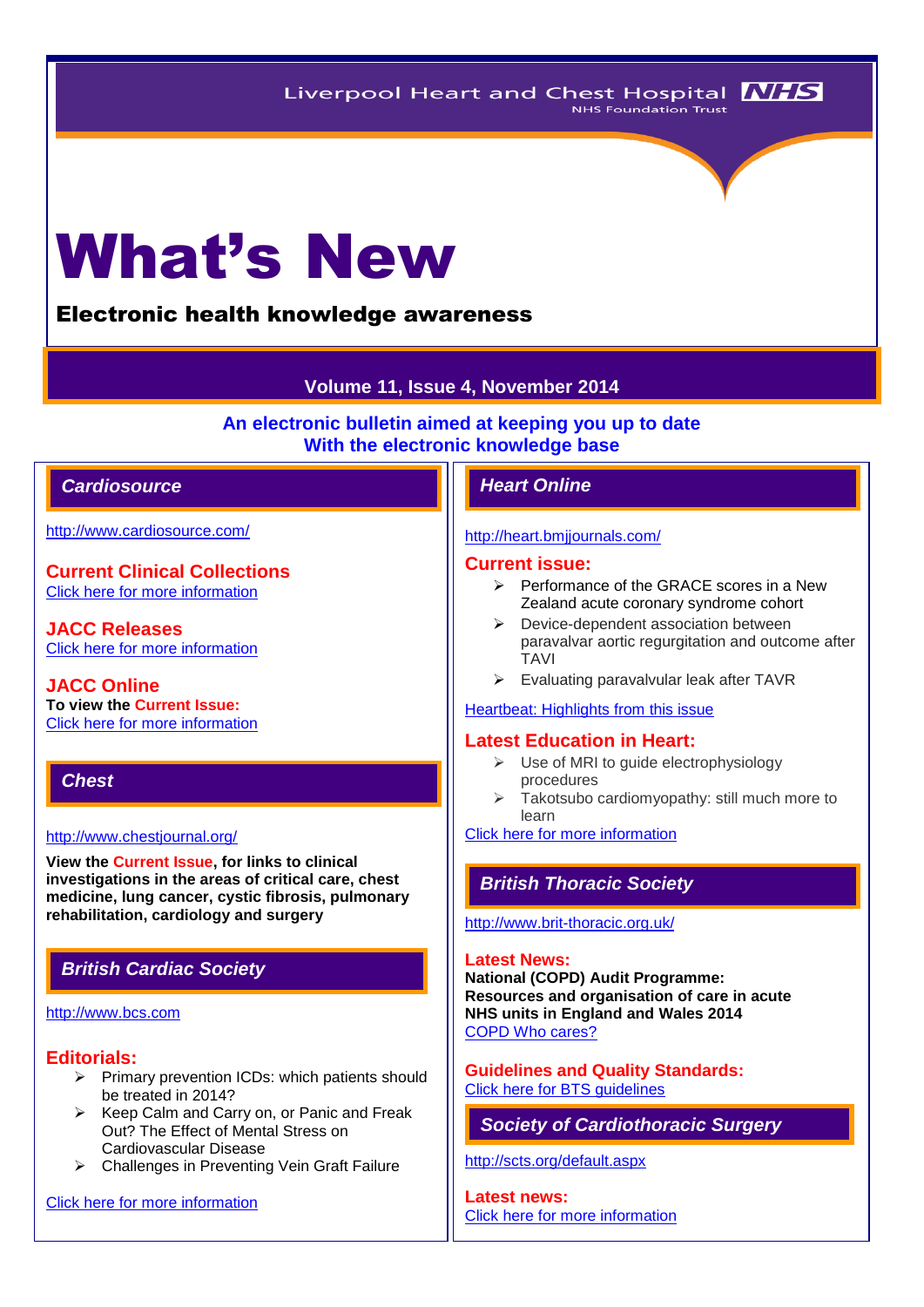# **Volume 11, Issue 4, November 2014**

# *Theheart.org*

#### [www.theheart.org](http://www.theheart.org/)

**Theheart.org** provides information on caring for people with disorders of the heart and circulation, and on preventing such disorders.

**Heart wire news for cardiology and other specialities** [Click here for more information](http://www.medscape.com/cardiology)

*(Please speak to Maureen Horrigan to obtain password)*

# *European Society of Cardiology*

#### [http://www.escardio.org](http://www.escardio.org/Pages/index.aspx)

# **News and Press:**

- **Improving the preclinical assessment of novel cardio-protective therapies**
- **'Utter neglect' of rheumatic heart disease revealed by results from global study**

# **E-Journal of Cardiology Practice:**

- **Approaching the empowering age of digital technology**
- **Coronary microvascular dysfunction: an update**
- **Update on contrast induced nephropathy**

# [Click here for more information](http://www.escardio.org/communities/councils/ccp/e-journal/Pages/welcome.aspx?hit=homepage)

# **ESC Clinical Practice Guidelines**

**Access the full list of guidelines**  [Click here for more information](http://www.escardio.org/guidelines-surveys/esc-guidelines/Pages/GuidelinesList.aspx)

# *Institute for Healthcare Improvement*

## [www.ihi.org](http://www.ihi.org/)

**IHI News section includes media coverage about the Institute for Healthcare Improvement, and press releases issued by IHI. [IHI news link](http://www.ihi.org/about/news/Pages/default.aspx)**

**Tips to Make Health Technology Safer**  [This week at IHI News letter](http://www.ihi.org/Documents/ThisWeekatIHI.htm) 

# *Department of Health*

#### [https://www.gov.uk](https://www.gov.uk/government/organisations/department-of-health) **News**

**Formal launch of MyNHS Major new report on digital technology**

[Department of health latest documents](https://www.gov.uk/government/latest?departments%5B%5D=department-of-health)

# *Royal College of Nursing*

[http://www.rcn.org.uk](http://www.rcn.org.uk/)

## **This is Nursing:**

**Best practice in pressure ulcer prevention: is it evidence-based? Why we need to talk about dying** [Click here for more information](http://thisisnursing.rcn.org.uk/members/)

**Nursing headlines**

[Click here for news from around the UK](http://www.rcn.org.uk/newsevents/news)

**Clinical Governance e-bulletin** [Click here for clinical governance updates](http://www.rcn.org.uk/development/practice/clinical_governance/quality_and_safety_e-bulletin/e-bulletin_archive)

*National Institute for Health Research* 

[http://www.nihr.ac.uk](http://www.nihr.ac.uk/)

#### **NIHR latest news**

**New INVOLVE guidance on the use of social media to actively involve people in research** [Click here for more information](http://www.nihr.ac.uk/news/Pages/default.aspx)

# *NHS England*

[http://www.england.nhs.uk](http://www.england.nhs.uk/)

#### **NHS News**

**[Latest news November](http://www.england.nhs.uk/2014/11/)**

# *BMJ*

#### [BMJ evidence-centre](http://plus.mcmaster.ca/EvidenceUpdates/Default.aspx)

 **Clinical Outcomes with beta-Blockers for Myocardial Infarction: A Meta-analysis of Randomised Trials** 

**BMJ Evidence Updates** alert you of important new research about the diagnosis, treatment, prognosis, aetiology and economics of medical conditions

# [Click here to register](http://plus.mcmaster.ca/EvidenceUpdates/Registration.aspx)

# *Advisory Board*

[http://www.advisoryboardcompany.com](http://www.advisoryboardcompany.com/)

**Latest Insights** *[Click here for latest news](http://www.advisory.com/International)* 

*(Please speak to Maureen Horrigan, to register)*